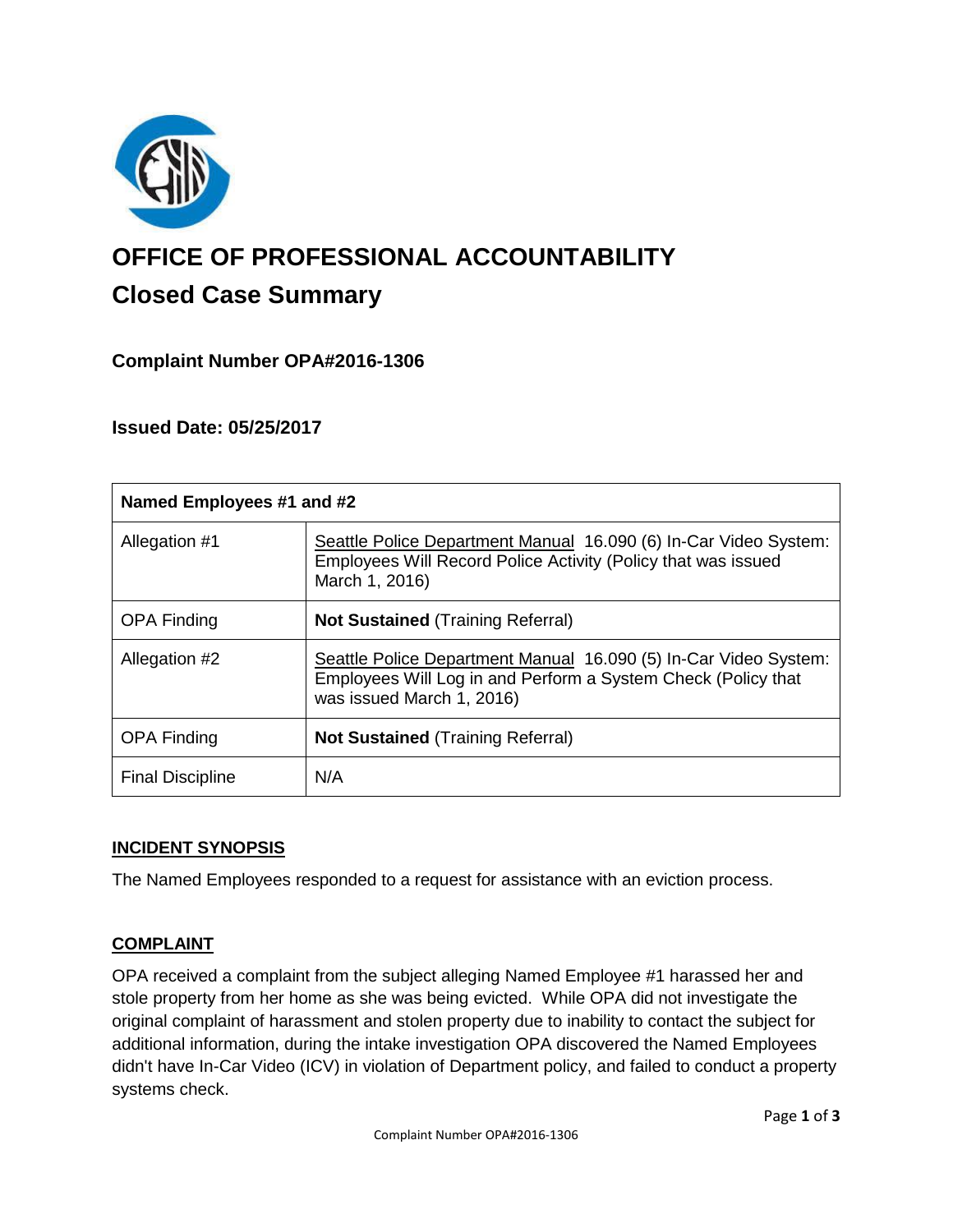### **INVESTIGATION**

The OPA investigation included the following actions:

- 1. Review of the complaint memo
- 2. Review of In-Car Videos (ICV)
- 3. Search for and review of all relevant records and other evidence
- 4. Interviews of SPD employees

## **ANALYSIS AND CONCLUSION**

The evidence clearly showed that Named Employees #1 and #2 did not begin recording via the ICV in their police car by the time they arrived at the housing complex in response to a request for assistance from the King County Sheriff's Office with an eviction process. The evidence also showed that Named Employee #1 did not record any of his police activity at the scene until just two minutes before he left the area, and Named Employee #2 did not record any of his police activity at the scene. Named Employee #1 told OPA that he decided not to start recording until after members of the housing complex management and the Sheriff's Deputies all arrived on scene. Named Employee #1 said he and Named Employee #2 got out of their police car and walked into the housing management office where they waited for the others. Once the management people and the deputies arrived, Named Employee #1 attempted to activate the ICV recording function via his wireless microphone which he had on his uniform. However, this was not effective for some reason. Named Employee #1 told OPA he later activated the recording once he was outside of the building and in sight of his police car. Named Employee #2 told OPA that he did not have his wireless microphone with him at this time; it was back at the Precinct. Named Employee #2 also said that he was not a regular partner in a two-officer car with Named Employee #1. They just decided to ride together to this particular call.

Although the preponderance of the evidence showed that Named Employees #1 and #2 did not record their police activity in connection with this incident starting before they arrived at the location of the call as required by SPD Policy 16.090(6), the Named Employees reasonably, but incorrectly, believed their police activity connected with this incident was not going to begin until all those to be involved had assembled in the housing management office. Prior to that point, Named Employees #1 and #2 viewed their activity as social in nature. Given the unique nature of this particular situation, the OPA Director believed this would best be addressed through training and counseling by the Named Employee's supervisor.

The preponderance of the evidence showed that Named Employees #1 and #2 did not at the beginning of their shift conduct the ICV Log-in, System Check and wireless microphone synch as required by SPD Policy 16.090(5). ICV system records showed no evidence of any such login, check or synch. Named Employee #1 told OPA he thought he had done this and he routinely does this at the beginning of every shift. OPA considered this failure to perform an administrative task to fall into the category of "minor misconduct" and believed this would best be addressed through training and coaching by the Named Employees' supervisor.